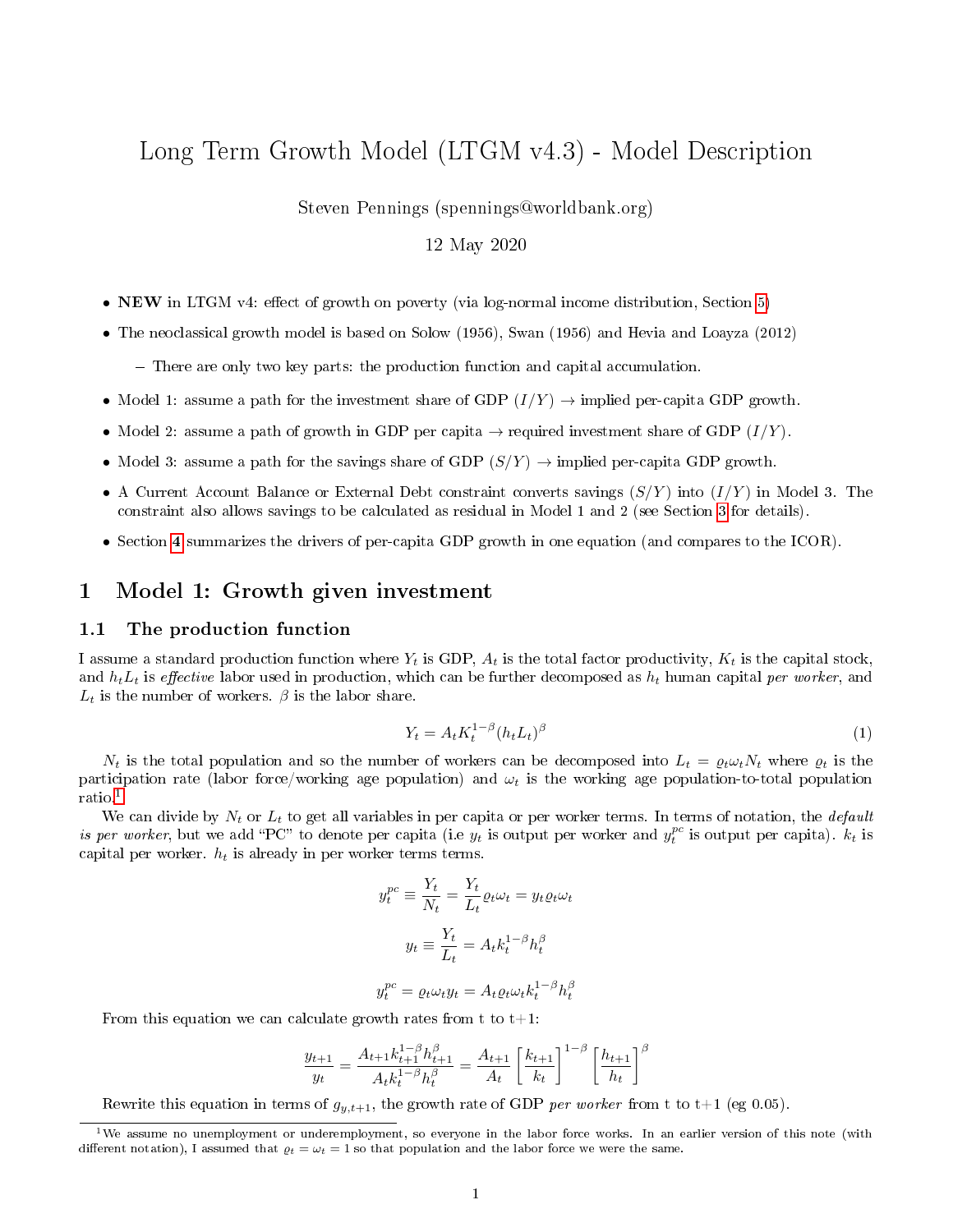<span id="page-1-0"></span>
$$
1 + g_{y,t+1} = (1 + g_{A,t+1}) \left[ 1 + g_{k,t+1} \right]^{1-\beta} \left[ 1 + g_{h,t+1} \right]^{\beta} \tag{2}
$$

In Equation [2,](#page-1-0) output growth is driven by productivity growth ( $g_{A,t+1}$  the growth rate of TFP), capital deepening ( $g_{k,t+1}$  is the growth rate is capital per worker), and  $g_{h,t+1}$  is growth rate of human capital per worker.

$$
\frac{y_{t+1}^{pc}}{y_{t}^{pc}}=\left[\frac{\varrho_{t+1}}{\varrho_{t}}\right]\left[\frac{\omega_{t+1}}{\omega_{t}}\right]\left[\frac{y_{t+1}}{y_{t}}\right]
$$

Growth in output *per capita* is just output *per worker* adjusted for changes in participation and the working age population. Specifically, for a given growth rate of output per worker, output growth can also be driven by a demographic transition (growth in the working age to population ratio  $g_{\omega,t+1}$ ), or an increase in labor force participation (growth in the participation rate  $g_{\varrho,t+1}$ ).

<span id="page-1-4"></span>
$$
1 + g_{y,t+1}^{pc} = [1 + g_{\omega,t+1}] [1 + g_{\varrho,t+1}] [1 + g_{y,t+1}] \tag{3}
$$

#### 1.2 Physical Capital accumulation

Equation [4](#page-1-1) is capital accumulation, where  $I_t$  is investment.

<span id="page-1-1"></span>
$$
K_{t+1} = (1 - \delta)K_t + I_t
$$
\n(4)

Before progressing further, we need to rewrite labor force growth in terms of growth rates. Substituting  $L_t = \varrho_t \omega_t N_t$ we get the following equation, where  $g_{N,t+1}$  is population growth between t and t+1.

$$
\frac{L_{t+1}}{L_t} = \frac{\varrho_{t+1}\omega_{t+1}N_{t+1}}{\varrho_t\omega_tN_t} = \left\{1 + g_{\varrho,t+1}\right\}\left\{1 + g_{\omega,t+1}\right\}\left(1 + g_{N,t+1}\right)
$$

The next step to is write capital accumulation in per worker terms. Start with Equation [4](#page-1-1) and divide everything by  $L_t$ .

$$
\left[\frac{K_{t+1}}{L_{t+1}}\right] \left[\frac{L_{t+1}}{L_t}\right] = (1 - \delta) \frac{K_t}{L_t} + \frac{I_t}{L_t}
$$

Now write in terms of growth rates and in per worker terms.

$$
k_{t+1} \{1 + g_{\varrho,t+1}\} \{1 + g_{\omega,t+1}\} (1 + g_{N,t+1}) = (1 - \delta)k_t + i_t
$$

We can divide everything by  $k_t$ 

$$
\frac{k_{t+1}}{k_t} (1 + g_{N,t+1}) \{1 + g_{\varrho,t+1}\} \{1 + g_{\omega,t+1}\} = (1 - \delta) + \frac{i_t}{k_t}
$$

Then divide and multiply by  $y_t$  (output per worker). Where  $\frac{I_t}{Y_t}$  is the investment share of GDP and  $\frac{K_t}{Y_t}$  is the capital to output ratio.

$$
(1 + g_{k,t+1})(1 + g_{N,t+1})\{1 + g_{\varrho,t+1}\}\{1 + g_{\omega,t+1}\} = (1 - \delta) + \frac{i_t}{y_t}\frac{y_t}{k_t}
$$

Rearrange to get the growth rate of capital per worker.<sup>[2](#page-1-2)</sup>

<span id="page-1-3"></span>
$$
(1+g_{k,t+1}) = \frac{(1-\delta) + \frac{I_t}{Y_t} / \frac{K_t}{Y_t}}{(1+g_{N,t+1})(1+g_{\varrho,t+1})(1+g_{\omega,t+1})}
$$
(5)

Equation [5](#page-1-3) determines capital deepening (in per worker terms).

To solve the model we need  $K_t/Y_t$ . We take the initial value  $K_0/Y_0$  from the MFMod Database, PWT 8.1 and 9. For later periods we need to update the the capital-to-output ratio in the next period using Equation [6](#page-2-0) and the values for  $g_{k,t+1}$  and  $g_{y,t+1}$  we have calculated in Equation [5](#page-1-3) and [2.](#page-1-0)

$$
\frac{K_{t+1}}{Y_{t+1}} = \frac{k_{t+1}}{y_{t+1}} = \frac{k_{t+1}}{k_t} \frac{y_t}{y_{t+1}} \frac{k_t}{y_t}
$$

<span id="page-1-2"></span><sup>2</sup>Note that  $\frac{I_t}{I}$  $\frac{I_t}{Y_t} = \frac{i_t}{y_t}$  $\frac{i_t}{y_t}$  and  $\frac{K_t}{Y_t}$  $\frac{K_t}{Y_t} = \frac{k_t}{y_t}$  $\frac{\partial L}{\partial t}$  because the  $L_t$  in numerator and denominator cancel.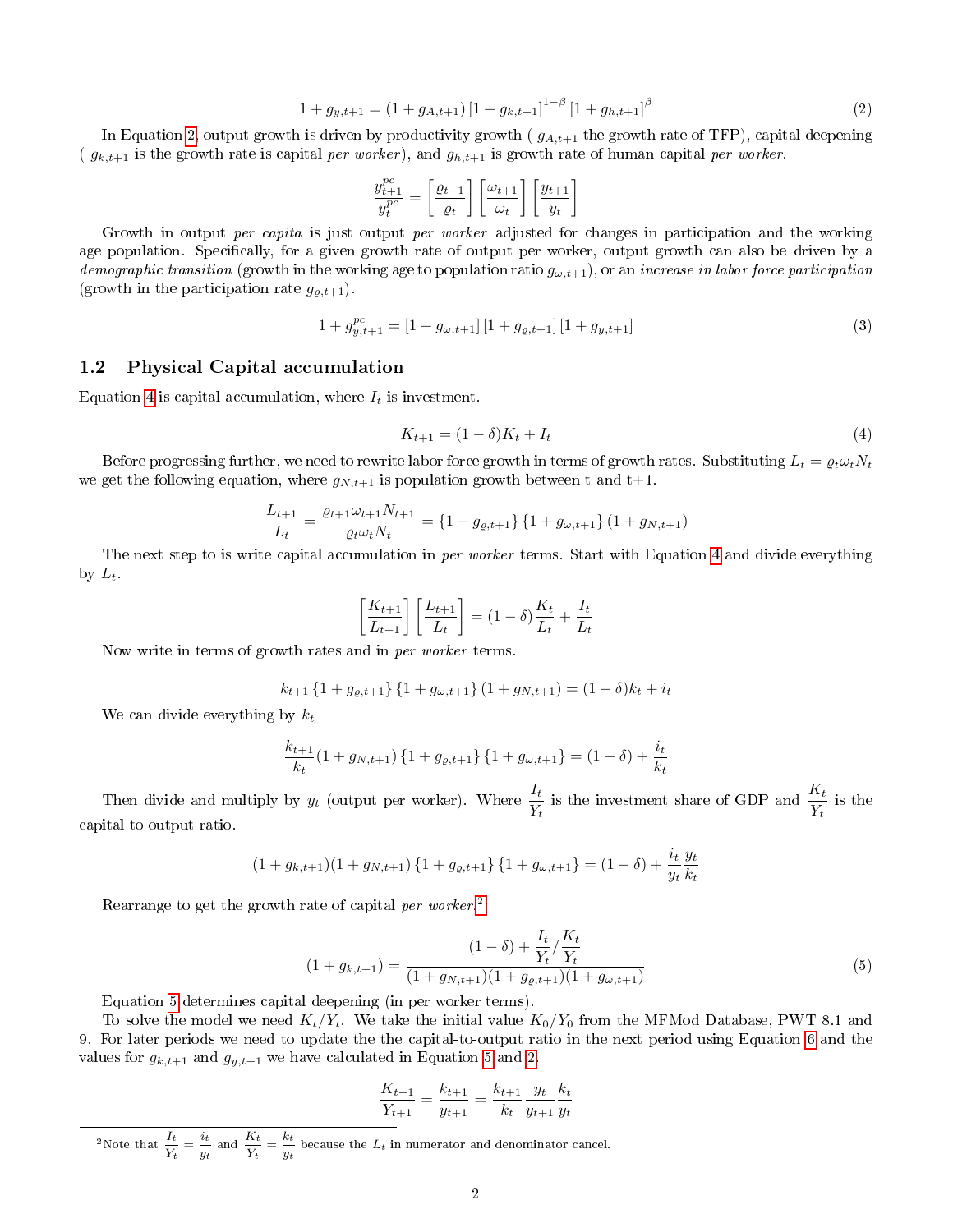<span id="page-2-0"></span>
$$
\frac{K_{t+1}}{Y_{t+1}} = \frac{(1+g_{k,t+1})}{(1+g_{y,t+1})} \frac{K_t}{Y_t}
$$
\n(6)

#### <span id="page-2-4"></span>1.3 Steps to solve the model

In order to solve the model, we first need to input some exogenous variables:

- Parameters for  $\beta$  (the labor share),  $\delta$  (the capital depreciation rate), and  $\frac{K_0}{Y_0}$  (initial capital-to-output ratio)
- Assumption of paths for  $\left\{g_{A,t}, g_{h,t}, g_{\omega,t}, g_{\varrho,t}, g_{N,t}, \frac{I_t}{Y_t}\right\}_{t=1}^T$  $t=1$

Then we can calculate the growth rate of GDP per capita using the following steps.

- 1. Calculate the growth rate of capital per worker using Equation [5](#page-1-3) (using exogenous & predetermined variables)
- 2. Calculate the growth rate of output per worker using Equation [2](#page-1-0) (using  $g_{k,t+1}$  from step 1)
- 3. Calculate the growth rate of output *per capita* using Equation [3](#page-1-4) (using  $g_{y,t+1}$  from step 2)
- 4. Update next period's capital to output ratio using Equation [6](#page-2-0) (using  $g_{k,t+1}$  and  $g_{y,t+1}$  from steps 1 and 2)

#### 1.4 Parameters and initial values

- Users can choose parameters and initial values from a range of data sources and time periods using the drop-down menus in the LTGM spreadsheet, or simply type in their own values.
	- Missing parameters or initial values are interpolated based on income group averages, which triggers a red warning cell.
- $\beta$  (the labor share) is taken from PWT 8.1, 9.0, and 9.1 and the GTAP database. 0.4-0.7 are reasonable numbers.
- δ (the capital depreciation rate) and  $\frac{K_0}{Y_0}$  (the initial capital-to-output ratio) are taken from PWT 8.1, 9.0, or 9.1.[3](#page-2-1)
- $\frac{I_t}{Y_t}$  is the investment share of GDP. The user will have to make an assumption about the future path of  $\frac{I_t}{Y_t}$ .
- $g_{A,t+1}$  is exogenous total factor productivity growth, and reasonable numbers are 0% (pessimistic), 1% (moderate) or 2% (optimistic). Faster productivity growth can be obtained from (for example) technology adoption, greater competition, reduced regulation, or factors moving from less efficient to more efficient sectors. Historical averages calculated from PWT 8.1. 9.0 and 9.1 (or applying PWT 8.1 methodology with GTAP labor shares)
- $g_{o,t+1}$  is the growth rate of labor participation. Historical data from the ILO or country authorities. In practice, the most important determinant of  $g_{\rho,t+1}$  is female labor force participation.
- $g_{N,t+1}$  is exogenous population growth, and  $g_{\omega,t+1}$  is growth in the working age to total population ratio. These are both taken from the World Bank Health Nutrition and Population Statistics: Population estimates and projections [\(link\)](https://www.google.com/url?sa=t&rct=j&q=&esrc=s&source=web&cd=1&cad=rja&uact=8&ved=0ahUKEwjblu6y8vDKAhVFWj4KHbS-DqkQFgghMAA&url=http%3A%2F%2Fdatabank.worldbank.org%2Fdata%2Freports.aspx%3Fsource%3DHealth-Nutrition-and-Population-Statistics%3A-Population-estimates-and-projections&usg=AFQjCNGLDJX08ZqdpCEYjDpI2XW_zR4snQ&sig2=zeWv_wwhlBX9hi8OhbRMaA&bvm=bv.114195076,bs.2,d.dmo), with  $g_{\omega,t+1}$  determined by the age structure of the population.
- $g_{h,t+1}$  is exogenous human capital per worker growth and taken from PWT 8.1, 9.0 or 9.1. Higher human capital growth, eg from more schooling or more effective schooling, will increase growth.<sup>[5](#page-2-3)</sup>

<span id="page-2-2"></span><span id="page-2-1"></span><sup>&</sup>lt;sup>3</sup>The  $K_0/Y_0$  ratio is calculated as rkna/rgdpna in PWT 8.1, 9.0 and rnna/rgdpna in 9.1 (national accounts prices).

<sup>4</sup>Historical averages are taken from Fixed Domestic Investment as a share of Real GDP from MFMod (NEGDIFTOTKD /NYGDPMK-TPKD) and WDI.

<span id="page-2-3"></span> $^5$ Hevia and Loayza (2012) refer to this as  $h_t=e^{\phi(E_t)}$  , which is the efficiency of a workers with  $E_t$  average years of schooling. If  $E_t=0,$  $h_t = 1$ , so  $h_t$  represents the efficiency of a worker with  $E_t$  years of education relative to one with no education. ie. if  $h_t = 2$ , for a country average years of schooling is twice as productive as a worker with no education.  $\phi(E)$  governs the return to an extra year of schooling, and in PWT is piecewise linear, where the marginal return to schooling is 13.4% for the first 4 years, 10.1% for following 4-8 years and 6.8% for years of schooling after that, schooling from Barro and Lee's dataset v1.3 (Inklaar and Timmer 2013, see Equation 15 and 16).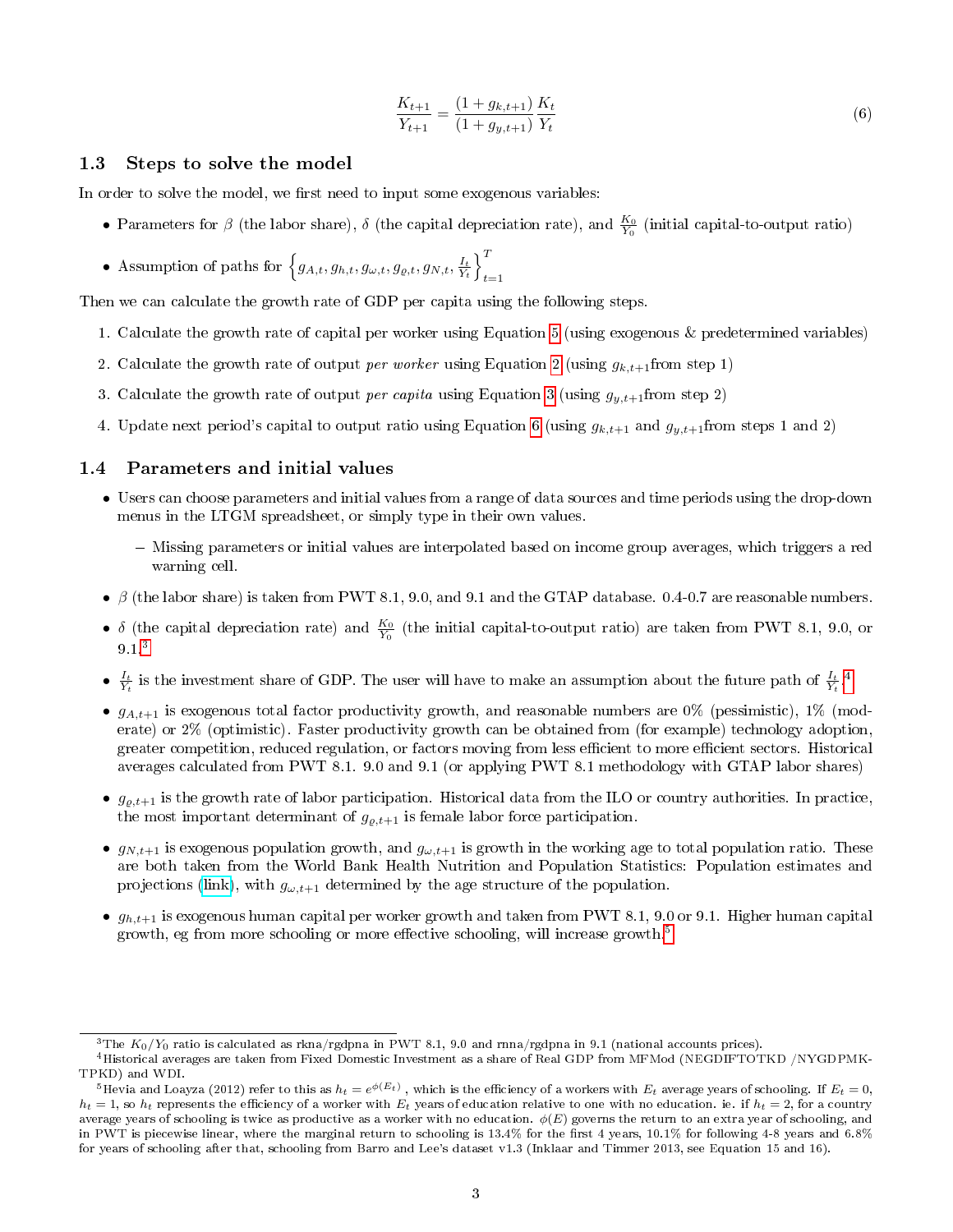# 2 Model 2: Calculating the Investment Share of GDP to achieve a given rate of GDP per capita growth

It is straightforward to rearrange the equations above to calculate the investment rate necessary to generate a required rate of per-capita GDP growth (users can also set a poverty target, see Section [5\)](#page-7-0).

First, calculate the growth rate of output *per worker* consistent with desired rate of growth of output *per capita* using Equation [3.](#page-1-4)

$$
1+g_{y,t+1}=\frac{1+\bar{g}_{y,t+1}^{pc}}{[1+g_{\omega,t+1}]\left[1+g_{\varrho,t+1}\right]}
$$

Next substitute this into Equation [2](#page-1-0)

$$
(1 + g_{A,t+1}) [1 + g_{k,t+1}]^{1-\beta} [1 + g_{h,t+1}]^{\beta} = \frac{1 + \bar{g}_{y,t+1}^{pc}}{[1 + g_{\omega,t+1}] [1 + g_{\varrho,t+1}]}
$$

Next substitute Equation [5](#page-1-3) into Equation [2](#page-1-0) to remove the capital growth rate.

$$
(1+g_{A,t+1})\left[1+g_{h,t+1}\right]^{\beta}\left[\frac{(1-\delta)+\frac{I_t}{Y_t}/\frac{K_t}{Y_t}}{(1+g_{N,t+1})(1+g_{\varrho,t+1})(1+g_{\omega,t+1})}\right]^{1-\beta}=\frac{1+\bar{g}_{y,t+1}^{pc}}{\left[1+g_{\omega,t+1}\right]\left[1+g_{\varrho,t+1}\right]}
$$

Then do some algebra to isolate  $I/Y$  on the LHS.

$$
\left[ (1 - \delta) + \frac{I_t}{Y_t} / \frac{K_t}{Y_t} \right]^{1-\beta} = \frac{\left\{ 1 + \bar{g}_{y,t+1}^{pc} \right\} (1 + g_{N,t+1})^{1-\beta} (1 + g_{\varphi,t+1})^{1-\beta} (1 + g_{\omega,t+1})^{1-\beta}}{(1 + g_{A,t+1}) [1 + g_{h,t+1}]^{\beta} [1 + g_{\omega,t+1}] [1 + g_{\varphi,t+1}]}
$$
\n
$$
\left[ (1 - \delta) + \frac{I_t}{Y_t} / \frac{K_t}{Y_t} \right]^{1-\beta} = \frac{\left\{ 1 + \bar{g}_{y,t+1}^{pc} \right\} (1 + g_{N,t+1})^{1-\beta}}{(1 + g_{A,t+1}) [1 + g_{h,t+1}]^{\beta} [1 + g_{\omega,t+1}]^{\beta} [1 + g_{\varphi,t+1}]^{\beta}}
$$
\n
$$
\frac{I_t}{Y_t} / \frac{K_t}{Y_t} = \frac{\left\{ 1 + \bar{g}_{y,t+1}^{pc} \right\}^{\frac{1}{1-\beta}} (1 + g_{N,t+1})}{(1 + g_{A,t+1})^{\frac{1}{1-\beta}} [1 + g_{h,t+1}]^{\frac{\beta}{1-\beta}} [1 + g_{\omega,t+1}]^{\frac{\beta}{1-\beta}} [1 + g_{\varphi,t+1}]^{\frac{\beta}{1-\beta}} - (1 - \delta)}
$$
\n
$$
\frac{I_t}{Y_t} = \frac{K_t}{Y_t} \left[ \frac{\left\{ 1 + \bar{g}_{y,t+1}^{pc} \right\}^{\frac{1}{1-\beta}} (1 + g_{N,t+1})}{(1 + g_{A,t+1})^{\frac{\beta}{1-\beta}} [1 + g_{\omega,t+1}]^{\frac{\beta}{1-\beta}} [1 + g_{\varphi,t+1}]^{\frac{\beta}{1-\beta}} - (1 - \delta) \right] \tag{7}
$$

<span id="page-3-0"></span>Given  $\{\bar{g}^{pc}_{y,t}\}_{t=1}^T$  one can calculate required investment using Equation [7.](#page-3-0) As before, future values of  $\frac{K_t}{Y_t}$  can be updated for period  $t+1$ ,  $t+2$ .. using Equation [6,](#page-2-0) with the growth rate of capital calculated from Equation [5.](#page-1-3)

Equation [7](#page-3-0) states that required investment is increasing in the desired per capita growth rate  $\bar{g}^{pc}_{y,t+1}$ , the deprecation rate  $\delta$ , the population growth rate  $g_{N,t+1}$  and also the capital-to-output ratio  $K_t/Y_t$ . Growth in productivity  $(g_{A,t+1})$ , human capital  $(g_{h,t+1})$ , the working age population ratio  $(g_{\omega,t+1})$  and the participation rate  $(g_{\varrho,t+1})$  all reduce the required investment rate.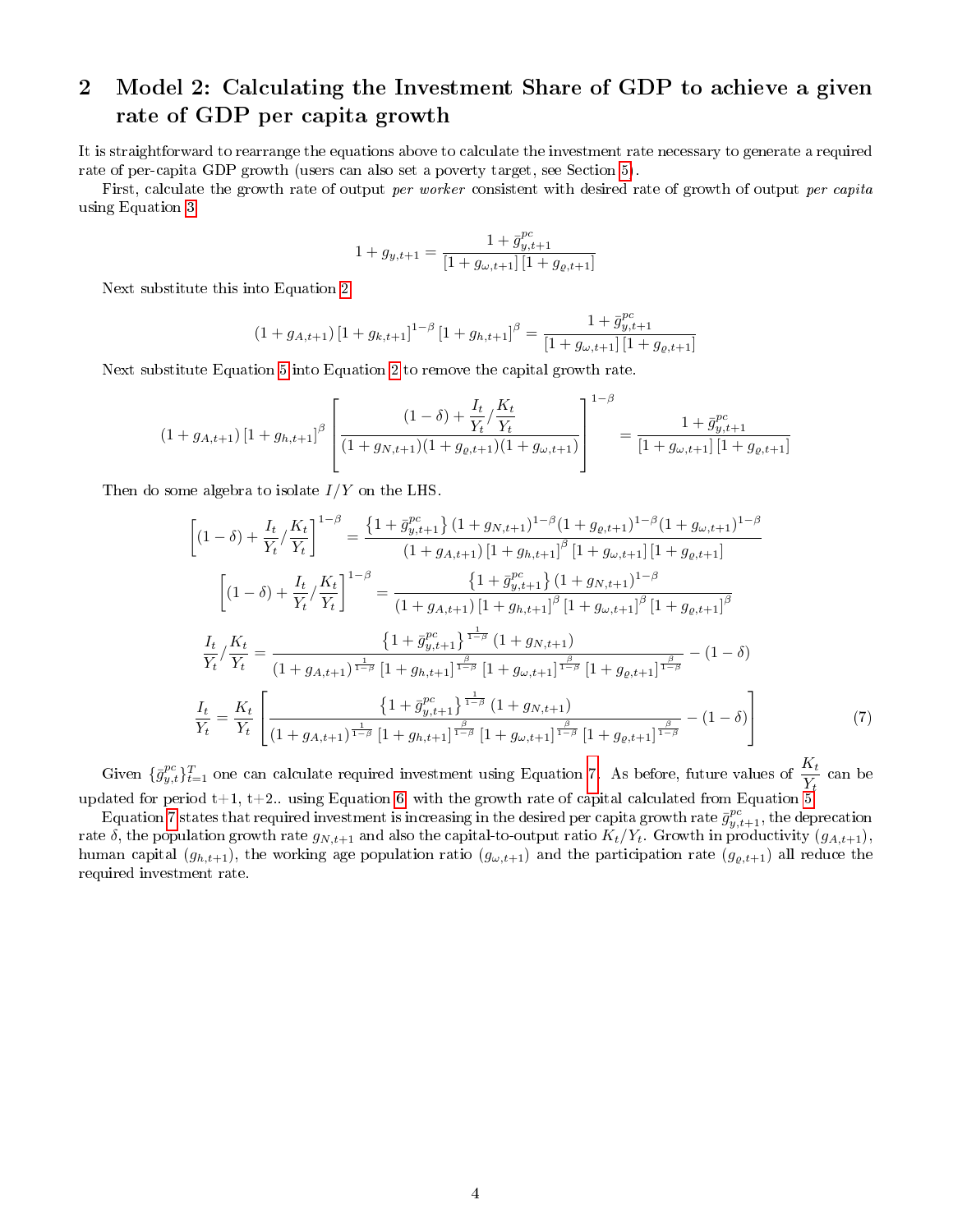## <span id="page-4-0"></span>3 The External Balance Constraint and Model 3 (Growth Given Savings)

Savings is converted into investment (and vice versa) using a binding external balance constraint which can either be in the form of a path for (i)  $CAB_t/Y_t$  or (ii) the external debt share of GDP  $D_t/Y_t$  (and foreign direct investment  $FDI_t/Y_t$ ).<sup>[6](#page-4-1)</sup>

#### A Current Account Balance Constraint

The model is simplest assuming a path  $CAB_t/Y_t$ .<sup>[7](#page-4-2)</sup>

<span id="page-4-3"></span>
$$
\frac{I_t}{Y_t} = \frac{S_t}{Y_t} - \frac{CAB_t}{Y_t} \tag{8}
$$

- Model 3 (CAB/Y constraint): Given an assumption for national savings as a share of GDP  $(S_t/Y_t)$ , simply combine with the  $CAB_t/Y_t$  constraint and use Equation [8](#page-4-3) to calculate  $I_t/Y_t$ . Then use Step 1-4 from Model 1 (Section [1.3\)](#page-2-4) to calculate growth.
- Model 1 and 2 (CAB/Y constraint): Rearrange [8](#page-4-3) and combine the  $CAB_t/Y_t$  constraint with path for  $I_t/Y_t$ assumed (Model 1) or implied (Model 2) to generate implied savings as:  $S_t/Y_t = I_t/Y_t - CAB_t/Y_t$ .

### An External Debt Constraint

Alternatively, one can assume an external debt constraint, combined with a path for foreign direct investment  $(FDI_t)$ . From a simplified version balance of payments identities, the  $CAB_t$  equals the acquisition of Net Foreign Assets  $(NFA_t)$  less the incurrence of Net Foreign Liabilities  $(NFL_t)$ . Assets and liabilities are recorded end-of-period.

<span id="page-4-4"></span>
$$
CAB_t = \Delta NFA_t - \Delta NFL_t \tag{9}
$$

The change in net foreign liabilities can be decomposed into net inflows of foreign direct investment  $(FDI)$ , as well as the accumulation of total external debt  $D_t$  (portfolio liabilities, public and private). For simplicity, we assume no changes in the stock of net foreign assets, which is a benign assumption for most developing countries.

$$
\Delta NFL_t = FDI_t + (D_t - D_{t-1}) \qquad \Delta NFA_t \approx 0
$$

Substituting into Equation [9,](#page-4-4) and dividing by GDP  $(Y_t)$  and using  $Y_t/Y_{t-1} = (1 + g_{y,t}^{pc})(1 + g_{N,t})$ , one can write the  $CAB_t/Y_t$  as:

<span id="page-4-5"></span>
$$
\frac{CAB_t}{Y_t} = -\left[\frac{D_t}{Y_t} - \frac{D_{t-1}/Y_{t-1}}{(1+g_{y,t}^{pc})(1+g_{N,t})}\right] - \frac{FDI_t}{Y_t}
$$
\n(10)

Combining Equations [8](#page-4-3) and [10,](#page-4-5) one can relate savings and investment with an external debt constraint.

<span id="page-4-6"></span>
$$
\frac{I_t}{Y_t} = \frac{S_t}{Y_t} + \frac{FDI_t}{Y_t} + \left[\frac{D_t}{Y_t} - \frac{D_{t-1}/Y_{t-1}}{(1 + g_{y,t}^{pc})(1 + g_{N,t})}\right]
$$
\n(11)

This can also be re written in terms of required savings.

<span id="page-4-7"></span>
$$
\frac{S_t}{Y_t} = \left[\frac{I_t}{Y_t} - \frac{FDI_t}{Y_t}\right] - \left[\frac{D_t}{Y_t} - \frac{D_{t-1}/Y_{t-1}}{(1 + g_{y,t}^{pc})(1 + g_{N,t})}\right]
$$
\n(12)

- Model 3 ( $D/Y$  constraint): Assume a path for external debt-to-GDP ( $D_t/Y_t$ ), and net inflows of Foreign Debt Investment  $FDI_t/Y_t$ , and use Equation [11](#page-4-6) to calculate  $I_t/Y_t$  for a given level of savings  $(S_t/Y_t)$ . Then use Step 1-4 from Model 1 (Section [1.3\)](#page-2-4) to calculate growth.
- Model 1 and 2 (D/Y constraint): Combine paths for  $D_t/Y_t$  and  $FDI_t/Y_t$  with path for  $I_t/Y_t$  assumed (Model 1) or implied (Model 2) to generate implied savings using Equation [12.](#page-4-7)

The effect of FDI on required national savings: With an external debt constraint, an increase in  $FDI_t/Y_t$  acts as a substitute for national savings  $(S_t/Y_t)$ . That is, in Equation [12,](#page-4-7) national savings only have to cover the fraction of investment not funded by FDI  $[I_t/Y_t - FDI_t/Y_t]$ , rather than the whole amount.

<span id="page-4-1"></span> $^6$ Initial values of  $CAB_t/Y_t$  are taken from the MFMod Database and WDI. The World Development Indicators are the source of  $FDI_t/Y_t$  (code: BX.KLT.DINV.WD.GD.ZS.) and  $D_t/Y_t$  (calculated as DT.DOD.DECT.CD  $\div$  NY.GDP.MKTP.CD).

<span id="page-4-2"></span><sup>&</sup>lt;sup>7</sup>For economies not open to capital flows, assume  $CAB_t/Y_t \approx 0$ .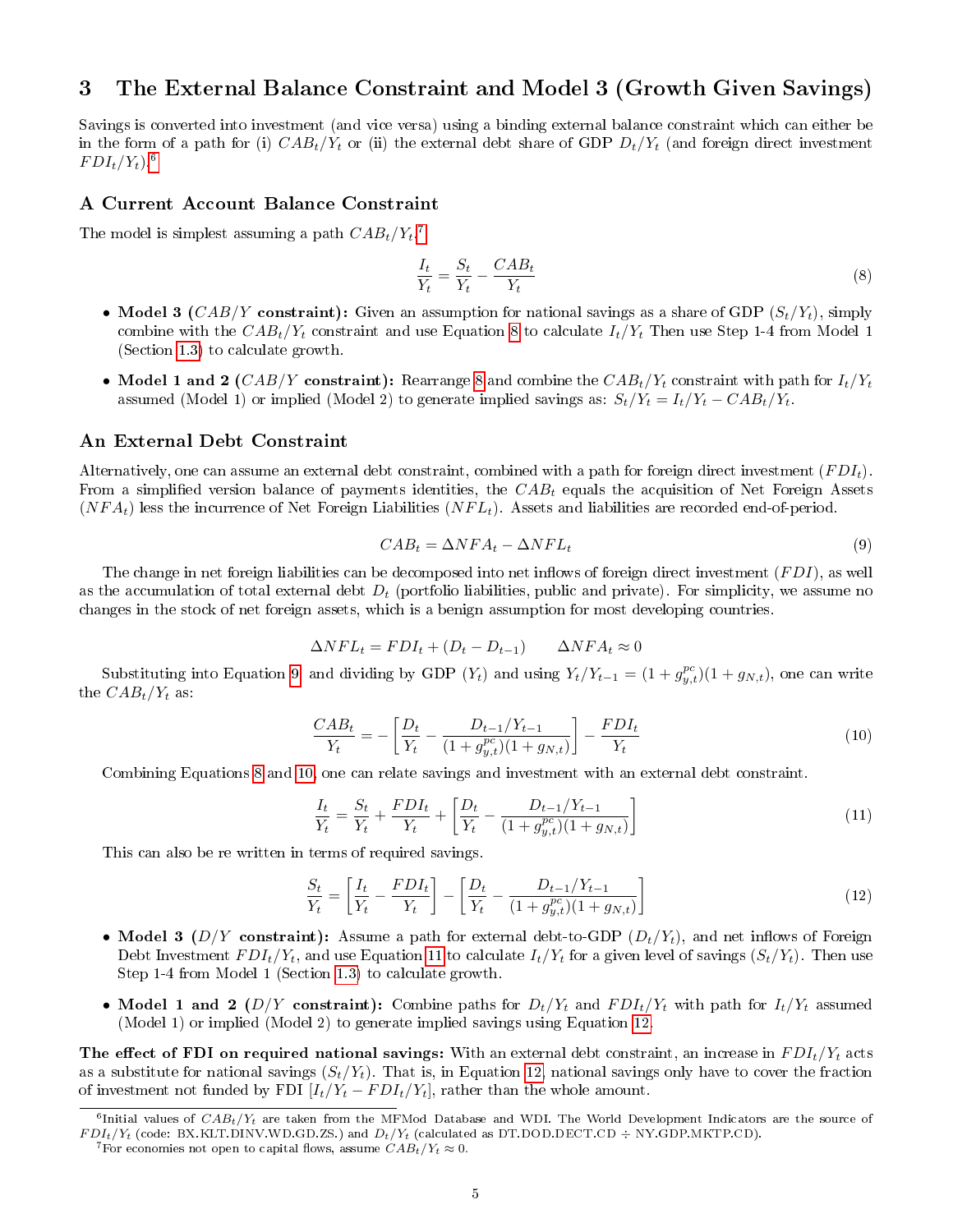## <span id="page-5-0"></span>4 Understanding the drivers of growth

To understand the drivers of growth, in this section we take log-linear approximation to simplify the formulas. Note that quantitative analysis should be done using the exact equations above because even small approximation errors can compound over time. First combine Equation [2](#page-1-0) and [3:](#page-1-4)

$$
1 + g_{y,t+1}^{pc} = [1 + g_{\omega,t+1}] [1 + g_{\varrho,t+1}] (1 + g_{A,t+1}) [1 + g_{k,t+1}]^{1-\beta} [1 + g_{h,t+1}]^{\beta}
$$

Taking logs, and using the approximation  $ln(1 + x) \approx x$  (for small x) this becomes

<span id="page-5-1"></span>
$$
g_{y,t+1}^{pc} \approx g_{A,t+1} + g_{\omega,t+1} + g_{\varrho,t+1} + (1 - \beta)g_{k,t+1} + \beta g_{h,t+1}
$$
\n(13)

Taking logs of the capital-per-worker growth Equation [5,](#page-1-3) yields:

$$
ln(1 + g_{k,t+1}) = ln \left[ 1 + \frac{I_t}{Y_t} / \frac{K_t}{Y_t} - \delta \right] - ln(1 + g_{N,t+1}) - ln(1 + g_{\varrho,t+1}) - ln(1 + g_{\omega,t+1})
$$

Applying the  $ln(1+x) \approx x$  approximation (for small x):

<span id="page-5-2"></span>
$$
g_{k,t+1} \approx \frac{I_t}{Y_t} / \frac{K_t}{Y_t} - \delta - g_{N,t+1} - g_{\varrho,t+1} - g_{\omega,t+1}
$$
\n(14)

Combining Equation [13](#page-5-1) and [14](#page-5-2) gives the approximate determinants of growth:

<span id="page-5-4"></span>
$$
g_{y,t+1}^{pc} \approx g_{A,t+1} + \beta(g_{\omega,t+1} + g_{\varrho,t+1} + g_{h,t+1}) + (1 - \beta) \left[ \frac{I_t}{Y_t} / \frac{K_t}{Y_t} - \delta - g_{N,t+1} \right]
$$
(15)

The effect of most factors (except TFP) on growth depends on the labor share  $\beta$ , which is around 0.5 on average across all countries (PWT 8.1, 9.0 and 9.1).[8](#page-5-3)

- TFP growth  $(g_{A,t+1})$  has the largest direct effect on growth: a 1ppt increase in TFP growth increases growth by 1ppt (regardless of  $\beta$ )
- A 1ppt increase human capital growth  $(g_{h,t+1})$ , labor force participation rate growth  $(g_{g,t+1})$  or working age population share growth  $(g_{\omega,t+1})$  increase per capita GDP growth by  $\beta$ ppt. If  $\beta \approx 0.5$ , than a 1ppt increase in each of these factors, has  $half$  the effect as a 1ppt increase in TFP growth.
- Population growth  $(g_{N,t+1})$  and depreciation (δ) reduce per capita GDP growth by  $1-\beta$ , because they reduce capital depth (capital per worker) by either reducing the amount of capital  $(\delta)$  or increasing the number of workers  $(g_{N,t+1})$ .
- The effect of an increase in the the investment share of GDP depends on both the capital share  $(1 \beta)$ , as well as the existing capital-to-output ratio  $(K/Y)$ . Assuming  $1 - \beta = 0.5$ , a large 10ppt increase in the investment share of GDP (eg from 20% to 30%), raises growth by 2.5ppt per year if  $K/Y = 2$  (i.e 0.1 × 0.5/2), but only 1.25ppt if  $K/Y=4$ .
	- $-$  This means that a investment-led growth strategy will quickly become less effective, unless it is accompanied by other reforms to boost productivity, human capital or participation to mitigate the increase in  $K/Y$ .

<span id="page-5-3"></span> ${}^{8}$ In standard growth account exercises for OECD countries like the US, the labor share is around  $2/3$ .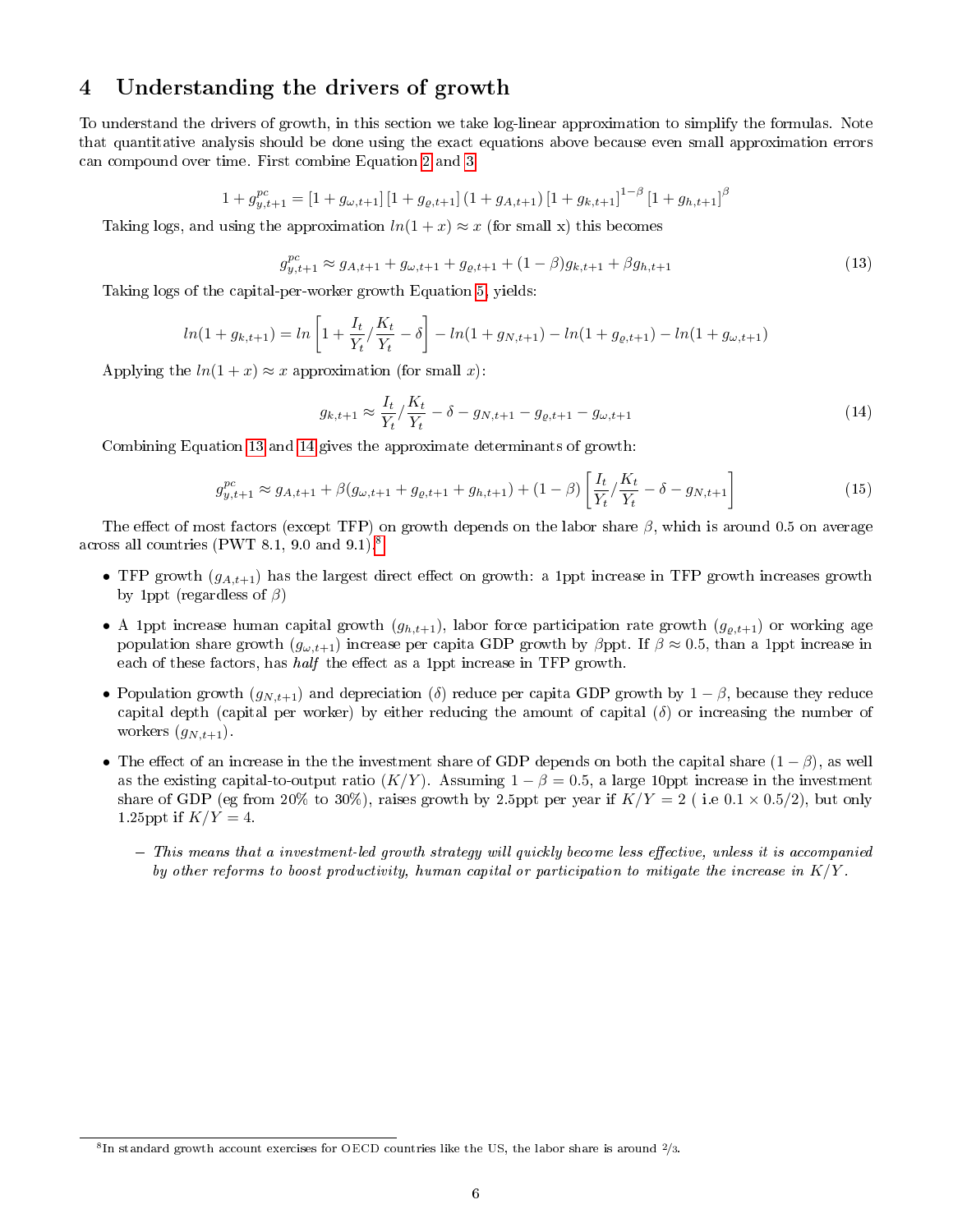#### 4.1 Relation to the Incremental Capital to Output Ratio (ICOR)

Many countries use the Incremental Capital to Output Ratio (ICOR) to analyze the effectiveness of investment in boosting growth. Specifically, the (gross) marginal ICOR is the percentage point increase in the investment share of GDP needed to boost headline GDP growth by 1%.[9](#page-6-0)

<span id="page-6-1"></span>
$$
g_Y \approx \frac{1}{ICOR} \frac{I}{Y} \tag{16}
$$

where  $g_{Y,t+1} \equiv \frac{Y_{t+1} - Y_t}{Y}$  $\frac{1-T_t}{Y_t} \approx g_{y,t+1}^{pc} + g_{N,t+1}$  is the growth rate of headline GDP (not per capita). As the relationship in Equation [16](#page-6-1) is assumed to be proportional, the average ICOR (ICOR<sub>a</sub>) is equal to the marginal ICOR (ICOR<sub>m</sub>) and so is just called the ICOR. Take two examples : (a) if the marginal ICOR is 4.3, then if the country wants to increase headline GDP growth by  $1\%$ , it must increase the investment share of GDP by 4.3 ppt; (b) if the *average* ICOR is 4.3, an 8% target GDP growth rate can be achieved with an investment share of 34.4% of GDP  $(I/Y =$  $ICOR<sub>g</sub> \times g<sub>Y</sub> = 4.3 \times 8\% = 34.4\%,$  rearranging Equation [16\)](#page-6-1).

In the long-term growth model (LTGM), the approximate relationship between GDP growth and  $I/Y$  is linear but not proportional, which means that the ICOR only applies to an analysis of extra units of growth or investment.<sup>[10](#page-6-2)</sup> Rearranging Equation [15:](#page-5-4)

$$
g_{Y,t+t} \approx \underbrace{\beta g_{N,t+1} + g_{A,t+1} + \beta (g_{\omega,t+1} + g_{\varrho,t+1} + g_{h,t+1}) - (1 - \beta)\delta}_{Intercept \ which \ doesn't \ depend \ on \ I/Y} + \underbrace{\frac{1 - \beta}{K_t/Y_t}}_{1/ICOR_m} \times \frac{I_t}{Y_t}
$$
(17)

In the LTGM, to boost GDP growth by  $1\%$ , one must raise investment share of GDP by:

$$
ICOR_{m,t}^{LTGM} = \frac{1}{1 - \beta} \frac{K_t}{Y_t}
$$
\n<sup>(18)</sup>

For example, suppose  $\beta = 0.5$ , and  $K_0/Y_0 = 2.2$  then the marginal ICOR is 4.4, so one needs to increase the investment share of GDP by 4.4ppts to boost headline GDP growth by 1%.

Critically, the marginal ICOR is not constant over time. A investment-led growth strategy not accompanied by growth in TFP etc will rapidly increase  $K/Y$ , leading to an *increase* in the ICOR. This makes future investment less effective in boosting growth. The level of growth, and the rate of  $K/Y$  growth also depend on the terms in the intercept.

Readers will note that the inverse of the marginal ICOR is just the marginal product of capital (MPK):

$$
MPK \equiv \frac{\partial Y_t}{\partial K_t} = (1 - \beta) \frac{Y_t}{K_t} = \frac{1}{ICOR_{m,t}}.
$$

The net return on capital is  $R = MPK - \delta$ . In the example above, if the marginal ICOR is 4.4, then the marginal product of capital is 4.4 $^{-1}=23\%$ . With  $\delta=5\%$  the net return on capital is  $23\%$ -5% $=$ 18% per year. A rising marginal ICOR as  $K/Y$  increases during an investment-led growth program is the same as saying that the return to capital is falling.

<span id="page-6-0"></span><sup>&</sup>lt;sup>9</sup>As the name suggests, the Incremental Capital to Output ratio originally referred to net investment:  $\frac{\Delta K_t}{\Delta Y_t} = \frac{I_t^{Net}/Y_{t-1}}{\Delta Y_t/Y_{t-1}}$  $\frac{X_t - Y_{t-1}}{\Delta Y_t/Y_{t-1}} =$ 

 $(I_t - \delta K_{t-1})/Y_t$  $\frac{\Delta Y/Y_t}{\Delta Y/Y_t}$ . However, in practice net investment was hard to measure in developing countries due to a lack of data on depreciation rates and capital stocks. As result many analysts approximated net investment with gross investment, giving the rule-of-thumb measure presented in Equation [16.](#page-6-1) It should be noted that the rule-of-thumb gross ICOR is not the same as the original net ICOR: the net ICOR will be smaller by  $\frac{\delta K_{t-1}/Y_t}{\delta K_{t-1}/Y_t}$  $\frac{\Delta Y/Y_t}{\Delta Y/Y_t}$ , which could be important if growth rates are small. For example, with  $K/Y = 2$  and  $\delta = 0.05$ , the net ICOR is smaller by 5 if GDP growth is 2%, but only by 2 is GDP growth is 5%

<span id="page-6-2"></span> $10$ That is, the marginal ICOR and the average ICOR will be different. The average ICOR will change with the investment rate.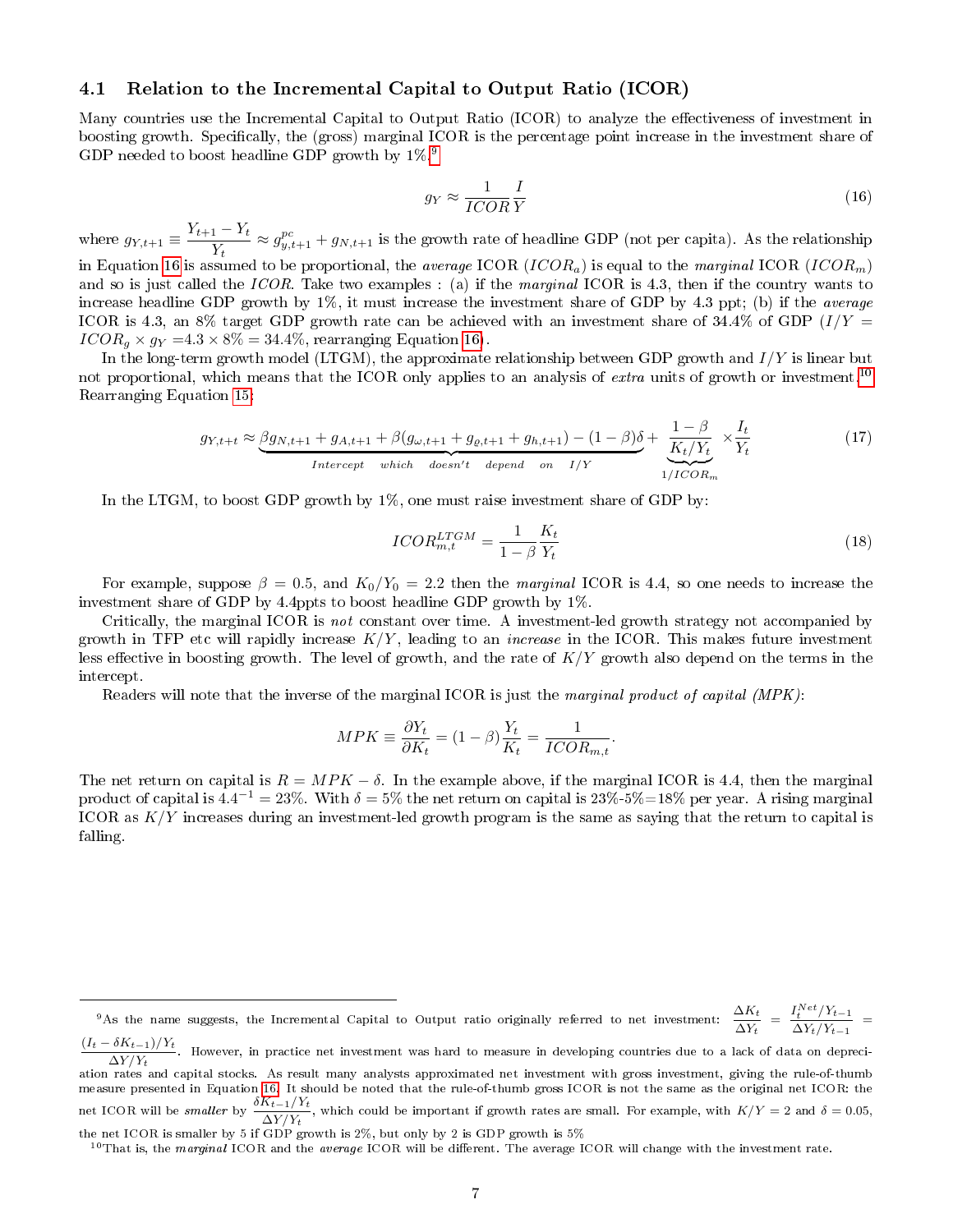## <span id="page-7-0"></span>5 Poverty Extension: the effect of growth on the poverty rate

The poverty rate is determined by the *distribution* of per capita income, as well as its average level. LTGM v4 introduces the income distribution by assuming that the natural log of income per capita follows a normal distribution,  $ln(y^{pc}) \sim N(\mu, \sigma^2)^{11}$  $ln(y^{pc}) \sim N(\mu, \sigma^2)^{11}$  $ln(y^{pc}) \sim N(\mu, \sigma^2)^{11}$  The log-normal income distribution greatly simplifies the calculation of poverty rates, needs very few parameters and little data and empirically is good approximation of the majority of the income distribution (see Lopez and Serven 2006 and Bourguignon 2007). The addition of the poverty extension does not substantially affect the workings of the Model 1-3 above.

The poverty headcount rate  $P$  is the proportion of people with incomes below the poverty line  $L$ . Combined with the mean  $\mu$  and standard deviation  $\sigma$  of the *underlying* normal distribution (not the mean/SD the actual income distribution), the poverty rate can be calculated from the standard normal cumulative density function (CDF) as in Equation  $19^{12}$  $19^{12}$  $19^{12}$ 

<span id="page-7-2"></span>
$$
P_t = \Phi(\frac{lnL - \mu_t}{\sigma_t})
$$
\n(19)

For a log normal distribution, the Gini coefficient of income inequality G, is a transformation of standard deviation  $\sigma$ of the underlying normal distribution:

<span id="page-7-4"></span>
$$
G_t = 2\Phi\left(\frac{\sigma_t}{\sqrt{2}}\right) - 1\tag{20}
$$

To calculate  $\mu$  from data on P and L invert Equation [19:](#page-7-2)

<span id="page-7-9"></span>
$$
\mu_t = lnL - \sigma_t \Phi^{-1}(P_t) \tag{21}
$$

where  $\sigma$  can be calculate from G by inverting Equation and [20:](#page-7-4)

<span id="page-7-7"></span>
$$
\sigma_t = \sqrt{2} \times \Phi^{-1} \left( \frac{G_t + 1}{2} \right) \tag{22}
$$

The mean income (GDP per capita) is given by  $exp(\mu + \sigma^2/2)$ . Absent any change in income inequality (i.e. with constant G and  $\sigma$ ), economic growth shifts the whole income distribution to the right (proportionately) by increasing  $\mu$ . Allowing for a change in inequality, the per capita growth rate is given by Equation [23:](#page-7-5)

<span id="page-7-5"></span>
$$
1 + g_{y,t+1}^{pc} = \bar{y}_{t+1}^{pc} / \bar{y}_t^{pc} = \frac{exp(\mu_{t+1} + \sigma_{t+1}^2/2)}{exp(\mu_t + \sigma_t^2/2)}
$$
  
= 
$$
exp(\mu_{t+1} - \mu_t + \frac{1}{2}(\sigma_{t+1}^2 - \sigma_t^2))
$$
 (23)

We can rewrite this as Equation [24,](#page-7-6) which is used update the mean of the underlying normal distribution in Models 1 and 3.

<span id="page-7-6"></span>
$$
\mu_{t+1} = \ln(1 + g_{y,t+1}^{pc}) + \mu_t - \frac{1}{2}(\sigma_{t+1}^2 - \sigma_t^2)
$$
\n(24)

Using the approximation  $ln(1+g) \approx g$  (for small g), this becomes:  $\mu_{t+1} \approx g_{y,t+1}^{pc} + \mu_t - \frac{1}{2}(\sigma_{t+1}^2 - \sigma_t^2)$  which suggests that with constant income inequality  $(\sigma_{t+1}^2 = \sigma_t^2)$ , an extra percentage point of per capita GDP growth increases  $\mu$  by one percentage point.

### Steps to solve for poverty rates in Model 1, 2 and 3 using the log-normal distribution

In models 1 and 3, growth fundamentals (investment savings etc) determine the path of per capita growth  $\{g_{y,t+1}^{pc}\},$ from which we calculate the change in the poverty rate. The steps are as follows:

1. Assume a path for the Gini coefficient on income  ${G_t}$  from the first period until the end of the simulation (this could be constant), and then calculate  $\sigma_t$  for each year using Equation [22.](#page-7-7)<sup>[13](#page-7-8)</sup>

<span id="page-7-1"></span><sup>&</sup>lt;sup>11</sup>Thanks to Aart Kraay for suggesting this approach. Although the distribution of income is always log normal,  $\mu$  and  $\sigma$  vary across countries and over time.

<span id="page-7-3"></span><sup>&</sup>lt;sup>12</sup> The CDF (proportion less than x) is  $Pr(X \le x) = \Phi(x)$ , which is normsdist(x) in Excel. The inverse function  $\Phi^{-1}(Pr)$ , is normsinv(Pr) in Excel.

<span id="page-7-8"></span><sup>&</sup>lt;sup>13</sup>This can be done in Excel as  $\sigma_t = sqrt(2) * NORMSINV(0.5 * (G_t + 1))$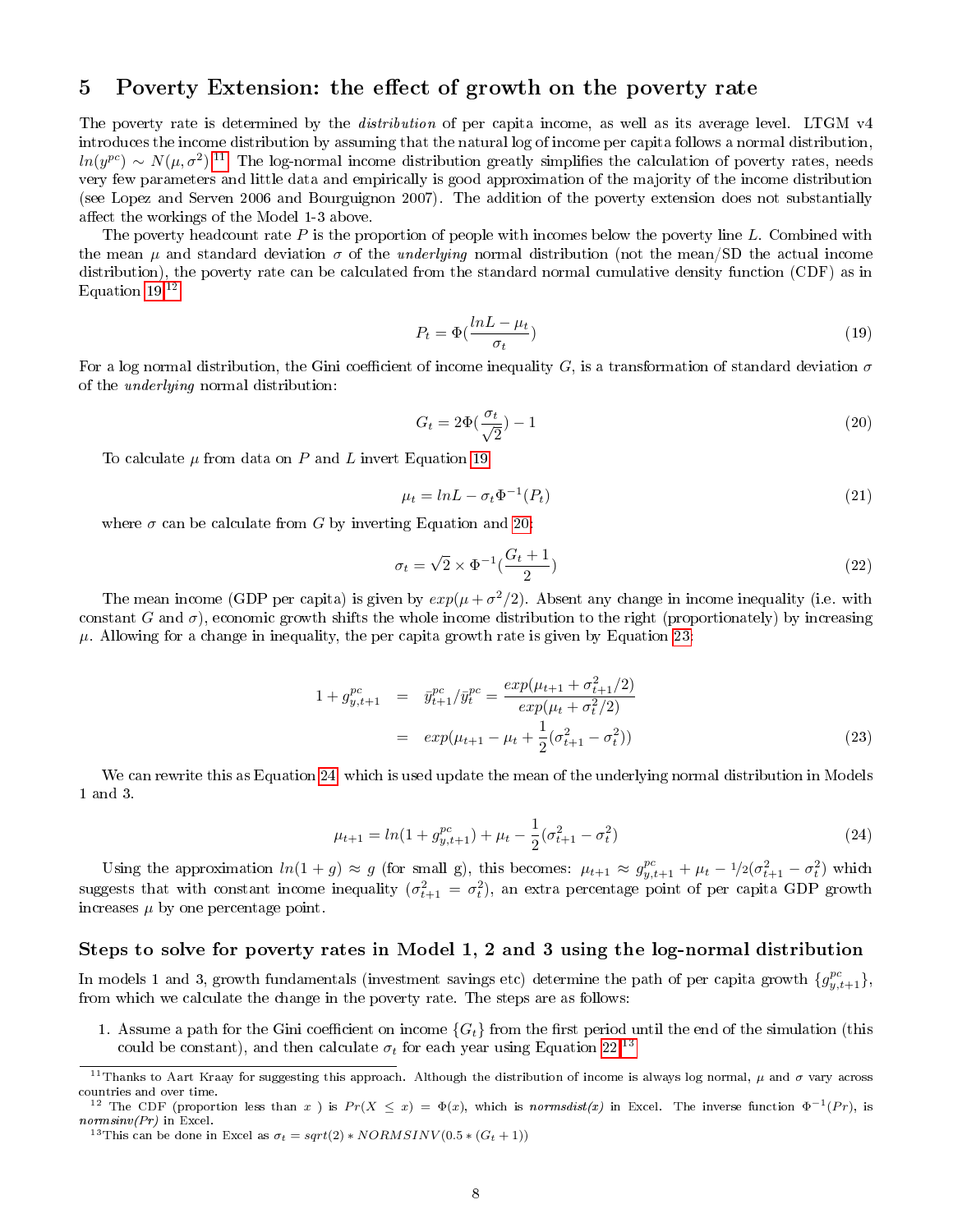- 2. Choose an initial poverty line L and initial headcount poverty rate  $P_t$  at that poverty line. The pre-loaded defaults are the international extreme poverty line (\$1.90/day 2011 PPP), and the extreme poverty rate for the most recent household survey in PovcalNet. Alternatively, users can manually enter their own  $\{P, L\}$  for the own national poverty line (which is often quite different).<sup>[14](#page-8-0)</sup> Calculate the initial  $\mu_t$  using Equation [21.](#page-7-9)<sup>[15](#page-8-1)</sup>
- 3. For each period after the first, update  $\mu_{t+1}$  using Equation [24.](#page-7-6)
- 4. For each period after the first, calculate the poverty rate  $P_{t+1}$ using Equation [19](#page-7-2) (given  $\mu_{t+1}$ ,  $\sigma_{t+1}$  and L).<sup>[16](#page-8-2)</sup>

#### Growth Elasticity of Poverty  $(GEP)$  — understanding the effect of growth on poverty

In the literature, the growth elasticity of poverty (GEP)  $\varepsilon_p$  is the percentage (not percentage point) fall in the headcount poverty rate from a 1% increase in per capita income (i.e. from a 1% per capita growth rate). For a log normal distribution, the GEP is given by Equation [25,](#page-8-3) which helps the LTGM user to compare their estimates with those in the empirical literature.<sup>[17](#page-8-4)</sup> Bourguignon (2007) reports empirical estimates of about 1.5 across poverty spells, though earlier papers estimate the GEP of 2 or even 3.

However, the GEP varies substantially across countries and over time. With a log normal income distribution, the GEP is mechanically higher for countries with low rates of poverty, because even a small change in the poverty headcount is large as a percentage of a very small base. The GEP is also higher in countries that are more equal (a smaller Gini coefficient of income). As noted by Bourguignon (2007) this means that a reduction in inequality has a "double dividend": first it reduces poverty in and of itself, and second it increases the growth elasticity of poverty.

<span id="page-8-3"></span>
$$
\varepsilon_{p,t} \equiv -\frac{\partial ln P_t}{\partial ln \bar{y}_t} = -\frac{\partial P_t}{\partial \mu_t} \frac{1}{P_t} = \frac{1}{\sigma} \frac{\phi(\frac{lnL - \mu_t}{\sigma_t})}{\Phi(\frac{lnL - \mu_t}{\sigma_t})}
$$
(25)

A closely related metric is growth semi-elasticity of poverty, which we define as the percentage point change in poverty for an extra 1% increase in per capita income (i.e. from a 1% per capita growth rate) as in Equation [26.](#page-8-5)

<span id="page-8-5"></span>
$$
\Delta_p \equiv -\frac{\partial P_t}{\partial \ln \bar{y}_t} = \varepsilon_{p,t} \times P_t = -\frac{1}{\sigma} \phi \left( \frac{\ln L - \mu_t}{\sigma_t} \right) \tag{26}
$$

The growth semi-elasticity of poverty is inverse-U shaped in the poverty rate, with the largest response of poverty rates in *percentage points* generally occurring in countries with a poverty rate of around 0.5. At this point there are many people just below the poverty line who can be moved out of poverty by a small increase in income. The growth semi-elasticity of poverty is calculated as a memorandum item in the LTGM spreadsheets.

GEP Implementation in the LTGM Spreadsheet In the LTGM, users can input their own GEP instead of using the one implied by the log-normal income distribution (Equation [25\)](#page-8-3). For Model 1, Model 3, and Model 2 (with a non-poverty target), the poverty rate is given calculated by:

$$
P_{t+1} = (1 - \varepsilon_{p,t+1} \times g_{y,t+1}^{pc}) P_t
$$
\n(27)

Alternatively, in Model 2 (with a poverty target) required growth is given by:

$$
g_{y,t+1}^{pc} = -(P_{t+1}/P_t - 1)/\varepsilon_{p,t+1}
$$
\n(28)

<span id="page-8-0"></span><sup>&</sup>lt;sup>14</sup>It is only the initial poverty rate P that affects the model. Changes in L (for example changing from per-day to per month, or the currency of measurement), do not affect the model as  $\mu$ scales accordingly.

<span id="page-8-1"></span><sup>&</sup>lt;sup>15</sup>This can be done in Excel as  $\mu_{i,t} = ln(L_i) - \sigma_{i,t} NORMSINV(P_{i,t})$ 

<span id="page-8-4"></span><span id="page-8-2"></span><sup>&</sup>lt;sup>16</sup>This can be done in Excel as  $P_{t+1} = NORMSDIST((ln(L) - \mu_{t+1})/\sigma_{t+1})$ 

<sup>&</sup>lt;sup>17</sup>An increase in average income (keeping  $\sigma$  constant) always reduces the poverty rate, so we follow Bourguignon (2007) and make the elasticity positive by pre-multiplying by -1. The second equality in Equation [25](#page-8-3) comes from the mean of a log-normal distribution  $ln \bar y_i = \mu_i + \sigma_i^2/2$  (keeping  $\sigma_i$  constant) and the third equality comes from applying Leibniz's rule to Equation [19.](#page-7-2) This equation is similar to Equation 3<sup>7</sup> in Bourguignon (2007). Here  $\phi(.)$  is the normal probability distribution function (in Excel NORMDIST(x, 0, 1, FALSE) and Equation [25](#page-8-3) is  $\left(\frac{1}{\sigma_{t+1}}\right) * NORMDIST((ln(L) - \mu_{t+1})/\sigma_{t+1}, 0, 1, FALSE)/NORMSDIST((ln(L) - \mu_{t+1})/\sigma_{t+1}).$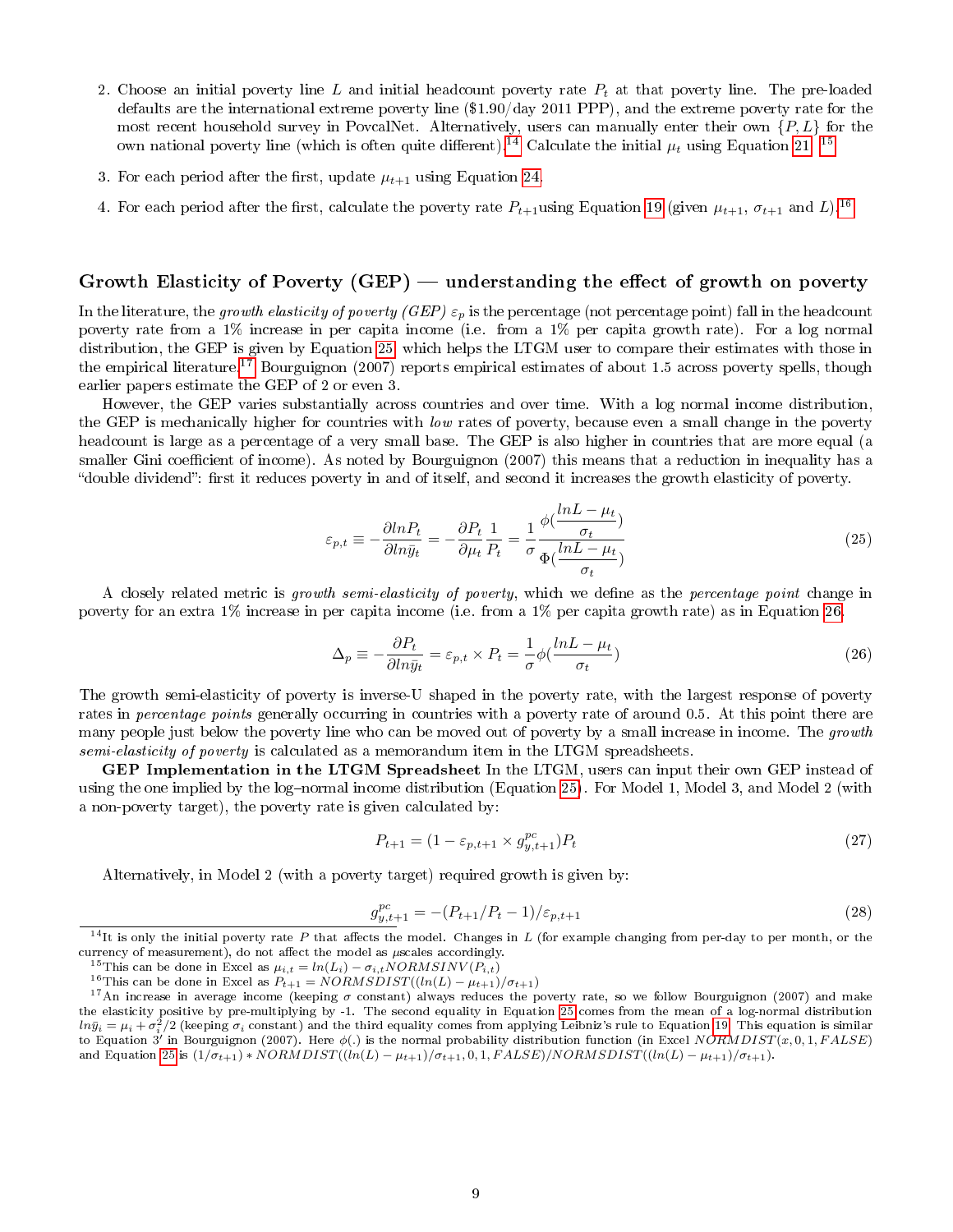### Shared Prosperity Premium (SPP)

One of the goals of the World Bank is to Promote shared prosperity by fostering the income growth of the bottom 40% for every country.

In the LTGM poverty extension, the average income of the bottom 40% of the population is given by Equation [29,](#page-9-0) where  $k_t \equiv exp(\sigma_t \Phi^{-1}(0.4) + \mu_t)$  is the income cutoff that defines the bottom 40% (which changes over time and across countries).[18](#page-9-1)

<span id="page-9-0"></span>
$$
E(y^{pc}|y^{pc} < k_t) = 0.4^{-1}e^{\mu + \sigma^2/2}\Phi(\Phi^{-1}(0.4) - \sigma_t) \tag{29}
$$

The income share of the bottom  $40\%$  of the population (SB40) can be expressed as<sup>[19](#page-9-2)</sup>

$$
SB40_t \equiv \frac{E(y^{pc}|y^{pc} < k_t) \times 0.4}{\bar{y}_t^{pc}}
$$
  
= 
$$
\frac{0.4^{-1}e^{\mu_t + \sigma_t^2/2}\Phi(\Phi^{-1}(0.4) - \sigma_t) \times 0.4}{e^{\mu_t + \sigma_t^2/2}}
$$
  
= 
$$
\Phi(\Phi^{-1}(0.4) - \sigma_t)
$$
 (30)

In terms of the Gini coefficient (using Equation [22\)](#page-7-7) the income share of the bottom  $40\%$  can be written as:

<span id="page-9-6"></span>
$$
SB40_t = \Phi(\Phi^{-1}(0.4) - \sqrt{2} \times \Phi^{-1}((G_t + 1)/2))
$$
\n(31)

As such, the growth rate of average income of the bottom  $40\%$  is defined as the average income gross growth rate  $1 + g_{\bar{y},t+1}^{\text{pc}}$  times the gross growth rate of the income share of the bottom  $40\%$   $(SB40_{t+1}/SB40_t)$ 

<span id="page-9-4"></span>
$$
1 + g_{40,t+1} \equiv \frac{E(y_{t+1}^{pc}|y_{t+1}^{pc} < k_{t+1})}{E(y_t^{pc}|y_t^{pc} < k_t)}
$$
  
= 
$$
(1 + g_{y,t+1}^{pc}) \frac{\Phi(\Phi^{-1}(0.4) - \sigma_{t+1})}{\Phi(\Phi^{-1}(0.4) - \sigma_t)}
$$
  
= 
$$
(1 + g_{y,t+1}^{pc}) \frac{SB40_{t+1}}{SB40_t}
$$
 (32)

where  $g_{\bar{y},t+1}^{pc}$  is the economy-wide per capita growth rate as defined in Equation [23](#page-7-5) and  $\sigma$  is the SD of the underlying normal distribution (which is a one-to-one transformation of the Gini coefficient by Equation [20\)](#page-7-4).

The Shared Prosperity Premium (SPP) (Equation [33\)](#page-9-3) is the excess income growth of the bottom  $40\%$  ( $g_{40,t+1}$ ) over the average per capita growth rate of the whole economy  $(g_{\bar{y},t+1}^{pc})$ :

<span id="page-9-3"></span>
$$
SPP_{t+1} \equiv ln(1 + g_{40,t+1}) - ln(1 + g_{y,t+1}^{pc}) \approx g_{40,t+1} - g_{\bar{y},t+1}^{pc}
$$
\n(33)

Combining Equations [33](#page-9-3) and [32,](#page-9-4) one can see gain an expression for the  $SPP_{t+1}$ , which is just the log growth rate of income share of the bottom 40%.

$$
SPP_{t+1} = \ln \left[ \frac{\Phi(\Phi^{-1}(0.4) - \sigma_{t+1})}{\Phi(\Phi^{-1}(0.4) - \sigma_t)} \right]
$$
\n(34)

<span id="page-9-5"></span>
$$
=ln\left[\frac{SB40_{t+1}}{SB40_t}\right]
$$
\n(35)

From Equation [34](#page-9-5) one can see that when there is no change in income inequality (such that  $\sigma_{t+1} = \sigma_t$  and  $G_{t+1} =$  $G_t$ ), then the shared prosperity premium will be zero, and the growth rate of the incomes of the bottom  $40\%$  will be the same as the per capita growth rate of the economy as a whole (recall from equation [22](#page-7-7) that  $\sigma_t=\sqrt{2}\times\Phi^{-1}([G_t+1]/2)$  ). As such, if income follows a log-normal distribution then there is almost a one-to-one relationship between the change in inequality (as measured by the Gini coefficient) and the shared prosperity premium: a fall (raise) in inequality is equivalent to a positive (negative) shared prosperity premium.

<span id="page-9-1"></span><sup>&</sup>lt;sup>18</sup>This follows from the expression for a conditional mean of a log normal distribution:  $E(X|X < k<sub>t</sub>)$  =  $e^{\mu+\sigma^2/2}\Phi(\frac{\ln(k_t)-\mu_t-\sigma_t^2}{\sigma_t})/\Phi(\frac{\ln(k_t)-\mu_t}{\sigma_t}),$  where  $\Phi(\frac{\ln(k_t)-\mu_t}{\sigma_t})=0.4$ 

<span id="page-9-2"></span><sup>&</sup>lt;sup>19</sup>To see this, we normalize the population to 1, which means that the mean per capita income  $\bar{y}^{pc}$  equals total income.